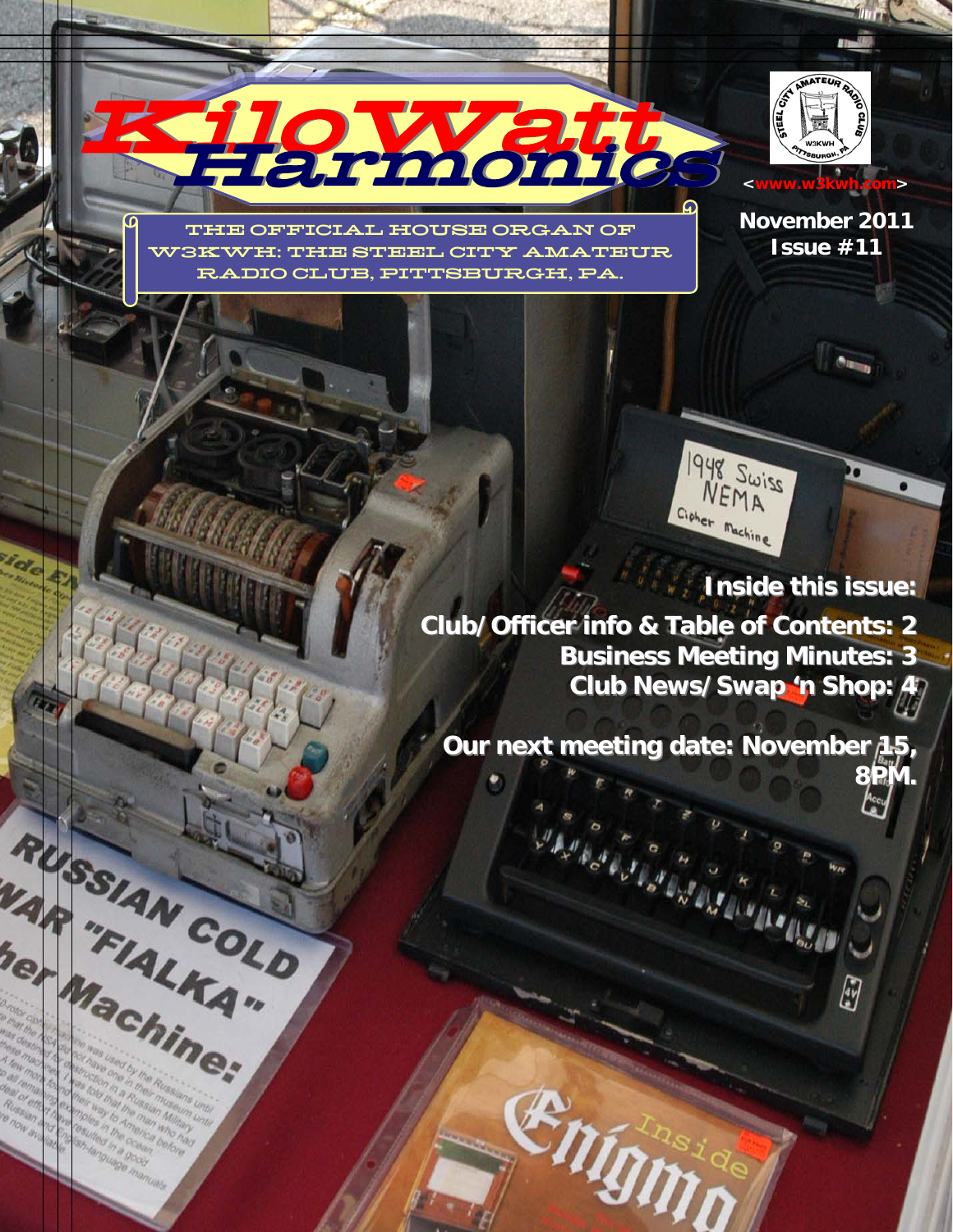**(412)-276-5106** 

**(412) 429-9328 <wb3agb@arrl.net>** 

**(412) 276-0825** 

**(412) 922-6340** 

**(412) 243-3061** 

**(412) 429-8055** 

CARC **W3KWH** 

**<wb3hdi@w3kwh.com>** 

**November 2011** 

©**2011, The Steel City Amateur Radio Club (SCARC)** 

**Editor: Greg Babin, NB3C.** 

**'KiloWatt Harmonics' is published monthly for the members of the Steel City Amateur Radio Club.** 

> **All newsletter contributions are welcome at: <kq3dx@hotmail.com>**

Past issues are available at: <www.w3kwh.com>

**Reprints/quotes permitted provided credit is given to original author and the Steel City Amateur Radio Club.** 

**SCARC is a not-for-profit organization as defined under IRS Rules & Regulations section 501(C)(3).** 

**SCARC is an ARRL-affiliated organization.** 

**Membership is open to all licensed amateurs & interested persons in the Pittsburgh & metropolitan area.** 

**The opinions expressed in KiloWatt Harmonics are not necessarily those of the club, its members, or its Officers.**

> **The Steel City Amateur Radio Club (412) 787-0777 2M Repeater: 147.030/147.630MHz (123.0) 70cm Repeater: 444.450/449.450MHz (103.5) WA3TTS Beacon: 144.300MHz (CW) WA3TTS Beacon: 50.070MHz (CW) WA3TTS Beacon: 1296.269MHz (CW) (See page 4)**

**ON THE FRONT COVER: Some cold-war era cipher machines seen at Dayton this past May. ON THE BACK COVER: A black & white shot of downtown Pittsburgh as seen from the West End Overlook.** 

**The Business Meeting is held every third Tuesday of the month @8:00PM. A Social Night is held every Wednesday night, except for the week of the Business Meeting. All Amateurs are welcome to attend.** 

**Thanks to the following for your contributions this month: WA3FWA, WA3RVD.** 

> **NEXT ARTICLE DEADLINE: December 9, 5:00PM PUBLICATION DATE: December 11, 11:00PM**

**Please keep me in the loop on local events, ESPECIALLY Public Service events. Remember: Just because you know what's going on doesn't mean I know what's going on.** 

**Table of Contents:** 

**October Business Meeting Minutes: 3** 

**Club News/Swap 'n Shop: 4** 

**November-December Calendar: 5** 

#### November 2011 2





### The Steel City A.R.C. **Executive Steel City A.R.C.** And  $\|\cdot\|$

**President: Robert Lenfestey, WB3HDI** 

**Vice President: Joe Fenn, WB3AGB** 

**Treasurer: Walt Adkins, KA3YNO** 

**Officers of The Steel City Amateur Radio Club:** 

**Recording Secretary: Joe Mielnicki, WA3FWA** 

**Corresponding Secretary: Sue Rakiecz, KA3JKS** 

**License Trustee: Karl Pastorak, WA3VXJ**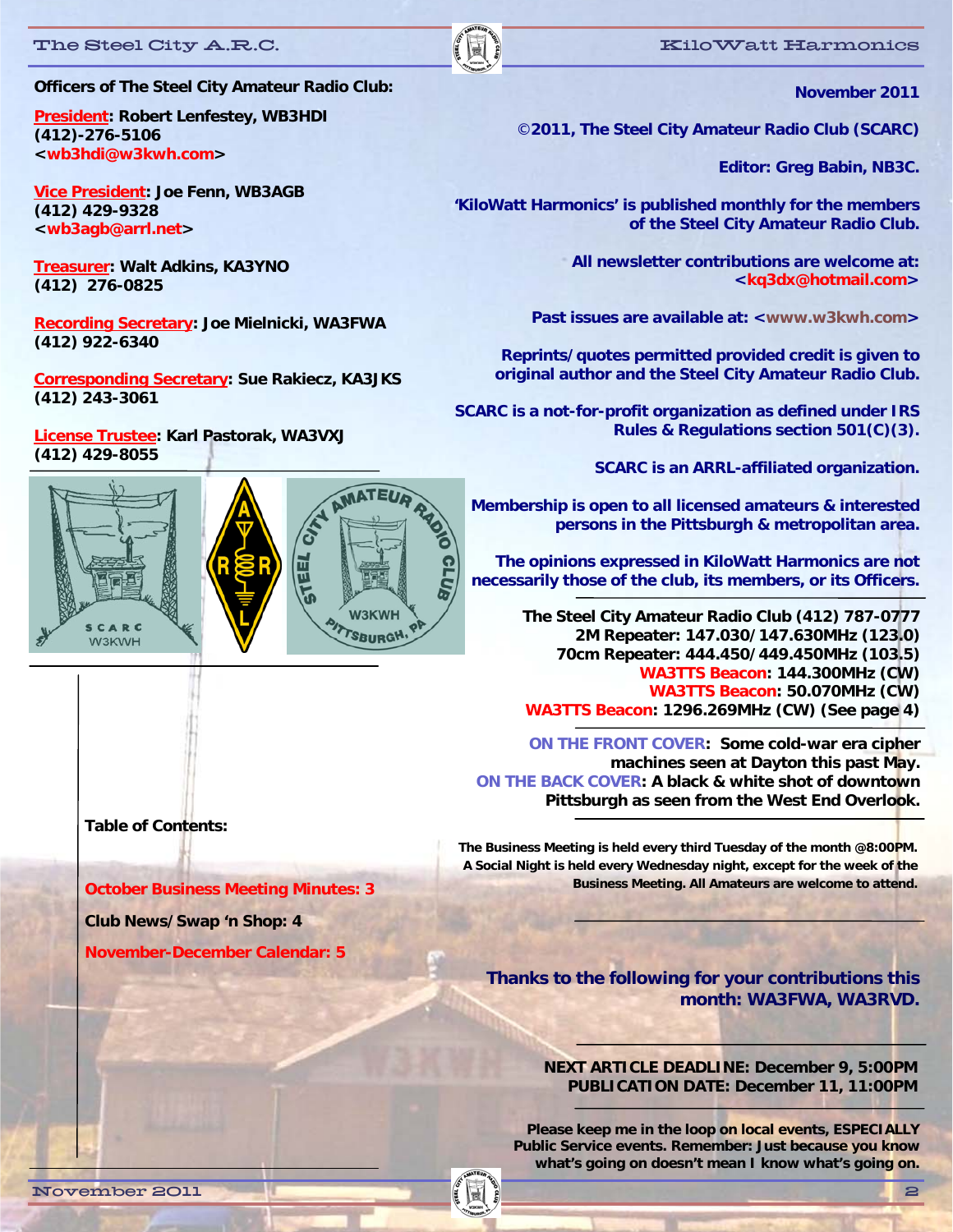The meeting was conducted by the President Bob, WB3HDI at 8 PM with a Pledge of Allegiance to the Flag followed by a **Moment of Silence for our Silent Keys. Bob announced the death of former long Ɵme member W3MHY, Stan Broskey who**  passed away at age 96. There were 37 members and 1 guest answering the roll call. The minutes of the September meeting were accepted as published in the October newsletter. The Treasurer's report was given by the Treasurer KA3YNO, Walt and **was accepted by the membership. Fuel oil and equipment insurance was paid. Liability insurance is due Dec.1, 2011.** 

## Committee reports:

- $\Rightarrow$  Clubhouse: WA3VXJ Karl cut the grass, cleaned up for tonight's meeting and, with help, cleared some brush from the club **road. He is also pricing a plow and chains to fit the lawn tractor for plowing the club grounds this winter. The pop machine will be OK as long as the door is TIGHTLY closed. WB3HDI Bob finished the in‐ground conduit to the shed and the remodeling of the VHF Studio window sills.**
- **Technical: AD3Q Bob stated that all of our Kenwood radios did not work reliably during the PA QSO party. Colin K0LIN suggested that we get someone who is very familiar with those radios to operate them and give us a service report. Doug K3LAB suggested that we switch positions of the radios to allow for a better operating position. Carol KB3GMN said to sell the TS‐950 at the WACOM Hamfest. Richie N3SBF will take the TS‐950 to the WACOM Hamfest and give it to Dave AA3YW to fix.**
- $\Rightarrow$  **Contest:** AD3Q Bob said that the PA QSO Party effort by the club was a success. Carol and Richie got a clean sweep **operaƟng portable in the PA QSO Party. The ARRL Sweepstakes CW will be Nov. 5 – 7 and phone Nov. 19 ‐ 21. K0LIN Colin would like to have a scout group doing the JOTA at the club.**
- $\Rightarrow$  **Membership:** NB3C Greg tabled the youth membership discussion until next month. Nominations from the floor yielded **the addiƟon of N3SBF Richie for Vice President. Former member KB3TEI DusƟn was voted membership on his first reading. CongratulaƟons DusƟn! Greg printed ballots for the elecƟon.**
- ⇒ Public Service: Lloyd KA3MSE described SCARC's participation in the SET exercise of Sat. Oct. 1. Bob NU3Q and Sue **KA3JKS detailed the club members working The Great Race on Sept. 25.**
- $\Rightarrow$  Ways and Means: WA3FWA Joe will hold the 50/50 raffle and will also have 2 tickets to raffle for the WACOM Hamfest. He will collect any outgoing QSL cards. Please put your cards in alphabetical order otherwise he will have to rearrange **them to send to the ARRL Bureau.**
- $\Rightarrow$  **PC/Web:** W3WTW Tim said that all was OK. N3EQP John will put the manuals for our radios on CD. AD3Q Bob wants to **have a networkable logging program and he suggests that we pay for the "Write Log" program. The free programs (e.g. N1MM)** have not been user friendly for our purpose. W3WTW Tim and Bob will get together on this matter and will finalize it at a future meeting.
- $\Rightarrow$  Volunteer Exams: AD3Q Bob has exam dates scheduled with the ARRL for April 3, July 3 and Oct. 10. They will be posted **on the appropriate web sites.**
- **Good Of The Order: NU3Q Bob operated K3R for the Rotary Club at the Mt. Lebanon Park. He will soon have his official Notary Public license, and he will offer his Notary services to club members. AA3EE Dave has 12‐volt gel cell baƩeries and their chargers for sale. WA3RVD Mel says that the Cloverleaf Estates housing plan allows ham antennas to be put up. He has a Kenwood TS‐450 SAT for sale. His son‐in‐law Bill Miller passed away. Mike W3CRO's wife has delivered a son. K0LIN Colin passed the Extra exam. Congratulations!**

| <b>ELECTIONS</b>  | <b>President</b>               | <b>WA3BKD</b> | Art  | <b>Next</b> |
|-------------------|--------------------------------|---------------|------|-------------|
| For 2012 Officers | <b>Vice President</b>          | <b>WB3AGB</b> | Joe  | meeting:    |
|                   | <b>Treasurer</b>               | <b>KA3YNO</b> | Walt | November    |
|                   | <b>Recording Secretary</b>     | <b>WA3FWA</b> | Joe  | 15, 8PM.    |
|                   | <b>Corresponding Secretary</b> | <b>KA3JKS</b> | Sue  |             |

 $\Rightarrow$  **Adjournment:** by acclamation.

**50/50 raffle money won by Tim and WACOM Ɵckets to Richie N3SBF and Chuck N3UUZ.**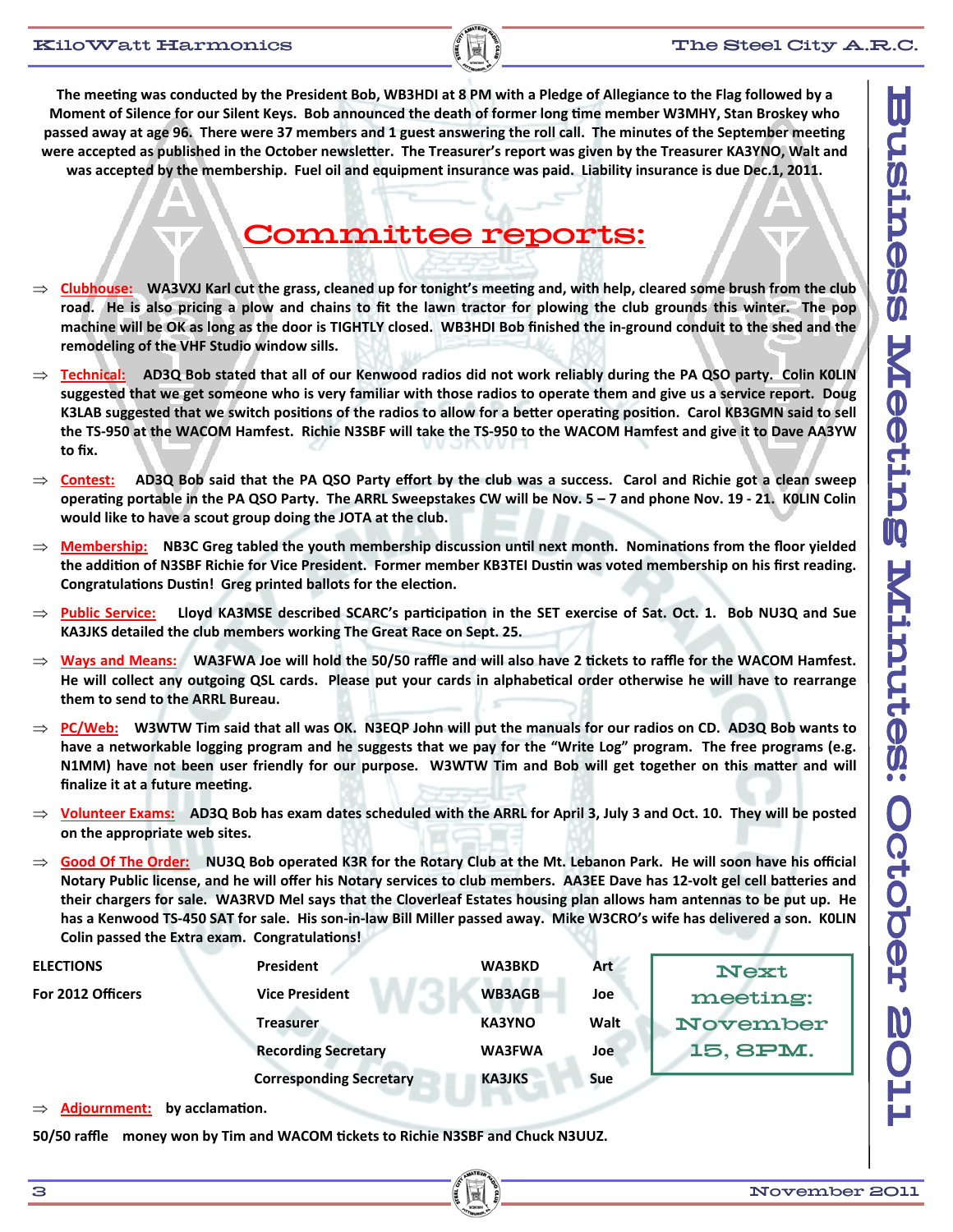Thanks to all who came out to the club to participate in the Pa. QSO Party 201.

- **Here is the "raw" data complied by Tim, W3WTW:**
- **Total QSOs: 342**
- **CounƟes: 59 (We missed a clean sweep by 8.)**
- $\Rightarrow$  **Sections:** 57
- $\Rightarrow$  **DX:1**
- **SSB QSOs: 315**
- $\Rightarrow$  **CW** QSOs: 3
- **PSK31 QSOs: 24**
- $\Rightarrow$  **Total QSOs** = 342 **Total Points 349 X Total Multipliers = 97**
- $\implies$  **Total Raw Score** = **33853**
- **Bonus MulƟplier 1 X Raw Score 33853 = 33853**
- **Special Event StaƟon Bonus = 4 X 200 = 800**
- $\implies$  **Mobile** and **Rover** Bonus =  $\theta$  **X** 500 = 0
- **FINAL SCORE = Total Score + Bonus Points = 34653**

A big, big "THANK YOU" goes out to poor Tim, who had to re-calculate and remove all the dupes due to a software glitch with the logging program. Apparently, said logging the dupes due to a software glitch with the logging program. Apparently, said logging<br>program decided to crash heavily at the start, and all the QSOs had to be transferred to the **N3FJP logging soŌware. "THANKS" also goes to Joe, WB3AGB who copied all of the QSOs into the N3FJP Contest logger.** 

AR.

### **LESSONS LEARNED:**

- $\implies$  **Make** sure logging software works **BEFORE** next year's QSO party.
- **Make** sure software is networkable. It wasn't and it caused some problems.
- Make sure ALL radios to be used are in good working order. The TS-950 AND the TS-140 **BOTH gave up the ghost. (I think the TS‐950 is a goner this Ɵme.)**

 **And, of course "THANK YOU" goes out to all the ops who showed up: AD3Q, WA3VXJ, W3WTW, WB3AGB, KB3PNE, WA3FWA, K3LAB, KB3TEI, NB3C, N3UUZ, WB3HDI.**

 **Rumor has it that our very own Richie, N3SBF and Carol, KB3GMN had another clean sweep this year. CongratulaƟons to you both from the club.**

 **Thanks for parƟcipaƟng.**

**The following will be the Officers of the club for calendar year 2012:**

- **President: Art, WA3BKD**
- **Vice‐President: Joe, WB3AGB**
- **Treasurer: Walt, KA3YNO**
- **Recording Secretary: Joe, WA3FWA**
- **Corresponding Secretary: Sue, KA3JKS**

 **WELCOME TO OUR NEW (actually re‐newed) MEMBER: DusƟn, KB3TEI. Welcome back to the group, DusƟn.**

 **The club wishes to extend its condolences to the friends and family of Stan Broskey,** W3MHY. Stan was a long-time member (#23) and had passed away recently. I'm sorry, but I was not able to obtain any details from any of the local papers concerning his obituary.

 **I understand Colin, KB3PNE upgraded to extra and now has the call K0LIN. Congrats to you on the upgrade!**

**73 de NB3C**

**For sale…………..all for \$650:** 

 **Kenwood TS-450S AT rig with manuals**   $\Rightarrow$  Kenwood SP-23 speaker

 **Kenwood MC-60A desk mic Headphones with foot switch by MFJ for Kenwood** 

**Thanks, Mel Ruble WA3RVD. (You can contact Mel at the club or on the club reflector if interested.)** 

**Mel also sent the following in from a friend from work. It appears to be an estate sale from W8QWU. Again, contact Mel, WA3RVD at the club or on the club reflector if interested.** 

 **Ameritron AL84 R.F. amplifier HF Transceiver Kenwood TS-830S 215 P/PC microphone Tubes 6MJ6 Lighting arresters MFJ Versa Tuner ll Model AM-2 Heathkit SWR Bridge Electro Voice 638 Dynamic** 

**Microphone** 

 **Hygain Transmit/Receive Control MFJ Deluxe Versa Tuner ll** 

**Also there is an assortment of many cables and connectors.** 





 $\mathbf K$ iloWatt Harmonics  $\|\|\|\$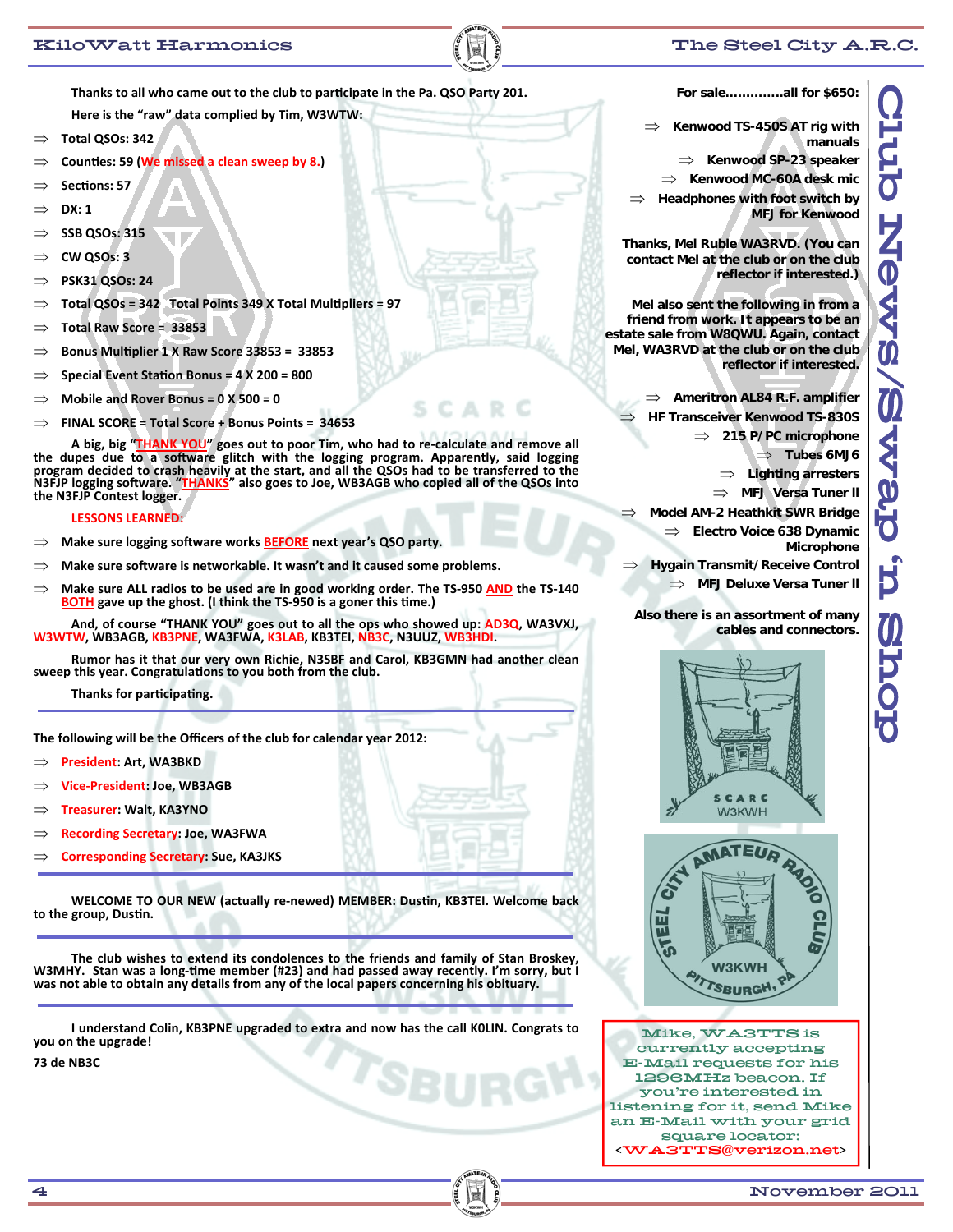# **November 2011 - December 2011**

**>>The Steel City A.R.C bi-monthly contest/event planner<<**

| November 2011                                                                                                                                                                                                                          | <b>November 2011</b>                                                                                                                                                                                                                                                                                                            | December 2011                                                                                                                                                                                                                                                                                                                                                                                                     | December 2011                                                                                                                                                                                                                            |
|----------------------------------------------------------------------------------------------------------------------------------------------------------------------------------------------------------------------------------------|---------------------------------------------------------------------------------------------------------------------------------------------------------------------------------------------------------------------------------------------------------------------------------------------------------------------------------|-------------------------------------------------------------------------------------------------------------------------------------------------------------------------------------------------------------------------------------------------------------------------------------------------------------------------------------------------------------------------------------------------------------------|------------------------------------------------------------------------------------------------------------------------------------------------------------------------------------------------------------------------------------------|
| S M T W T F S<br>1 2 3 4 5<br>8 9 10 11 12<br>6 7<br>13 14 15 16 17 18 19<br>20 21 22 23 24 25 26<br>27 28 29 30                                                                                                                       | 5<br>Sat<br><b>ARRL Sweepstakes CW</b><br>5<br>Sat<br><b>Ukrainian DX Test</b><br>6<br>Sun<br><b>ARRL Sweepstakes CW</b><br>6<br>Sun<br>Eastern Standard Time starts @2:00AM<br>6<br><b>Sun</b><br><b>WACOM HamFest</b><br>6<br>Sun<br><b>Ukrainian DX Test</b>                                                                 | <b>ARCI Topband Sprint</b><br>Thu<br>$\mathbf{1}$<br>$\overline{2}$<br>Fri<br><b>ARRL 160M Contest</b><br>3<br>Sat<br><b>ARRL 160M Contest</b><br>3<br>Sat<br><b>TARA RTTY Melee</b><br>3<br>Sat<br>Wake Up! QRP Sprint<br>3<br>Sat<br><b>TOPS Activity Contest</b>                                                                                                                                               | S M T W T F S<br>$2^{\circ}$<br>$\overline{\mathbf{3}}$<br>4 5 6 7 8 9 10<br>11 12 13 14 15 16 17<br>18 19 20 21 22 23 24<br>25 26 27 28 29 30 31                                                                                        |
| January 2012<br>S M T W T F S<br>1 <sup>1</sup><br>$2 \quad 3 \quad 4$<br>$5\quad 6$<br>$\overline{7}$<br>8 9 10 11 12 13 14<br>15 16 17 18 19 20 21<br>22 23 24 25 26 27 28<br>29 30 31                                               | 6<br>Sun<br>High Speed Club CW Test<br>6<br>Sun<br>DARC 10-Meter Digital Test<br>11<br>Fri<br><b>Veterans Day</b><br>12 Sat<br><b>WAE DX Contest RTTY</b><br>Sat<br>12<br>10-10 Int. Fall Contest Digital<br>12 Sat<br><b>JIDX Phone Contest</b><br>Sat<br>12 <sup>2</sup><br>OK/OM DX Test CW<br>13<br>Sun WAE DX Contest RTTY | 3<br>Sat<br>AWA Bruce Kelley Memorial CW Contest<br>$\overline{4}$<br>Sun<br><b>ARRL 160M Contest</b><br>Sun<br><b>TOPS Activity Contest</b><br>$\overline{4}$<br>$\overline{4}$<br>Sun<br>AWA Bruce Kelley Memorial CW Contest<br>9<br>Fri<br><b>NCCC Sprint Ladder</b><br>10 Sat<br><b>ARRL 10-Meter Contest</b><br>10 Sat<br>AWA Bruce Kelley Memorial CW Contest<br>11<br>Sun<br><b>ARRL 10-Meter Contest</b> | February 2012<br>MTWTFS<br>S.<br>$2 \quad 3 \quad 4$<br>1.<br>8 9 10 11<br>5<br>6<br>$\overline{7}$<br>13 14 15 16 17 18<br>12 <sub>2</sub><br>19 20 21 22 23 24 25<br>26 27 28 29                                                       |
| <b>March 2012</b><br>S M T W T F<br>-S<br>$\overline{2}$<br>3<br>$\mathbf{1}$<br>10<br>4 5 6 7 8 9 10<br>11 12 13 14 15 16 17<br>18 19 20 21 22 23 24<br>25 26 27 28 29 30 31                                                          | 13 Sun 10-10 Int. Fall Contest Digital<br>13 Sun JIDX Phone Contest<br>13 Sun<br>OK/OM DX Test CW<br>14 Mon NAQCC-EU Monthly Sprint<br>15 Tue<br><b>SCARC Business Meeting</b><br>17 Thu<br>NAQCC Straight Key/Bug Sprint<br>18 Fri<br>YO Int'l PSK31 Test<br>Sat<br><b>ARRL Sweepstakes SSB</b>                                | 11 Sun<br>AWA Bruce Kelley Memorial CW Contest<br>14 Wed<br>NAQCC Straight Key/Bug Sprint<br>NAQCC-EU Monthly Sprint<br>14 Wed<br>16 Fri<br><b>NCCC Sprint Ladder</b><br><b>AGB-Party Contest</b><br>16 Fri<br>17 Sat<br>OK DX RTTY Contest<br>17 Sat<br><b>RAC Winter Contest</b><br>17 Sat<br><b>Croatian CW Contest</b>                                                                                        | <b>April 2012</b><br>S M T W T F S<br>1 2 3 4 5 6 7<br>8 9 10 11 12 13 14<br>15 16 17 18 19 20 21<br>22 23 24 25 26 27 28<br>29 30                                                                                                       |
| <b>May 2012</b><br>$\mathbf{s}$<br>SMTWTF<br>3 <sup>2</sup><br>$\overline{4}$<br>5 <sup>5</sup><br>$\overline{2}$<br>$10$ 11 12<br>$8^{\circ}$<br>$9^{\circ}$<br>6 7<br>13 14 15 16 17 18 19<br>20 21 22 23 24 25 26<br>27 28 29 30 31 | 19<br>19 Sat<br><b>SARL Field Day</b><br>Sat<br>19<br>LZ DX Contest<br>Sat<br>19<br>All Austrian 160-Meter Test<br>19<br>Sat<br>RSGB 2nd 1.8 MHz Test CW<br>20<br>Sun ARRL Sweepstakes SSB<br>20<br>Sun<br><b>SARL Field Day</b><br>20<br>Sun<br>LZ DX Contest<br>20<br>Sun<br>All Austrian 160-Meter Test                      | 17 Sat<br>Stew Perry Topband Challenge<br>17 Sat<br>Lighthouse Christmas Lights QSO Party -<br>17 Sat<br>DAILY THRU 1 JANUARY 2012<br>18 Sun<br><b>Croatian CW Contest</b><br>18 Sun<br><b>Stew Perry Topband Challenge</b><br>18 Sun<br>ARRL Rookie Roundup CW<br>18 Sun<br>ARCI Holiday Spirits Homebrew Sprint<br>19 Mon<br>Run for the Bacon QRP Contest                                                      | <b>June 2012</b><br>S M T W T F S<br>$\frac{2}{9}$<br>$\overline{1}$<br>8 <sup>°</sup><br>3<br>56<br>$\overline{7}$<br>4<br>11 12 13 14 15 16<br>10 <sup>°</sup><br>17 18 19 20 21 22 23<br>24 25 26 27 28 29 30                         |
| <b>July 2012</b><br>SMTWTF<br>-S<br>2 <sup>2</sup><br>3 4 5 6 7<br>10 11 12 13 14<br>$\overline{9}$<br>8<br>15 16 17 18 19 20 21<br>22 23 24 25 26 27 28<br>29 30 31                                                                   | 20<br>Sun<br>RSGB 2nd 1.8 MHz Test CW<br>20<br>Sun<br>EPC PSK63 QSO Party<br>24<br>Thu<br><b>Thanksgiving Day</b><br>26<br>Sat<br><b>CQWW DX CW Test</b><br>27 Sun<br><b>CQWW DX CW Test</b>                                                                                                                                    | <b>SCARC Business Meeting</b><br>20 Tue<br>25 Sun<br><b>Christmas Day</b><br>26 Mon<br><b>DARC Christmas Contest</b><br>29 Thu<br>NAQCC Straight Key/Bug Sprint                                                                                                                                                                                                                                                   | August 2012<br>S.<br>MTWTFS<br>$\begin{array}{ccc} 2 & 3 & 4 \\ 9 & 10 & 11 \end{array}$<br>$\mathbf{1}$<br>8<br>5 6<br>$\overline{7}$<br>12 <sup>°</sup><br>13  14  15  16  17  18<br>20  21  22  23  24  25<br>19<br>26 27 28 29 30 31 |
| September 2012<br>S M T W T F S<br>3 4 5 6 7 8<br>10 11 12 13 14 15<br>9 <sup>°</sup><br>16 17 18 19 20 21 22<br>23 24 25 26 27 28 29<br>30                                                                                            |                                                                                                                                                                                                                                                                                                                                 |                                                                                                                                                                                                                                                                                                                                                                                                                   | October 2012<br>S M T W T F S<br>$5\quad 6$<br>$2 \quad 3 \quad 4$<br>8<br>9 10 11 12 13<br>$\mathbf{7}$<br>15 16 17 18 19 20<br>14<br>21 22 23 24 25 26 27<br>28 29 30 31                                                               |